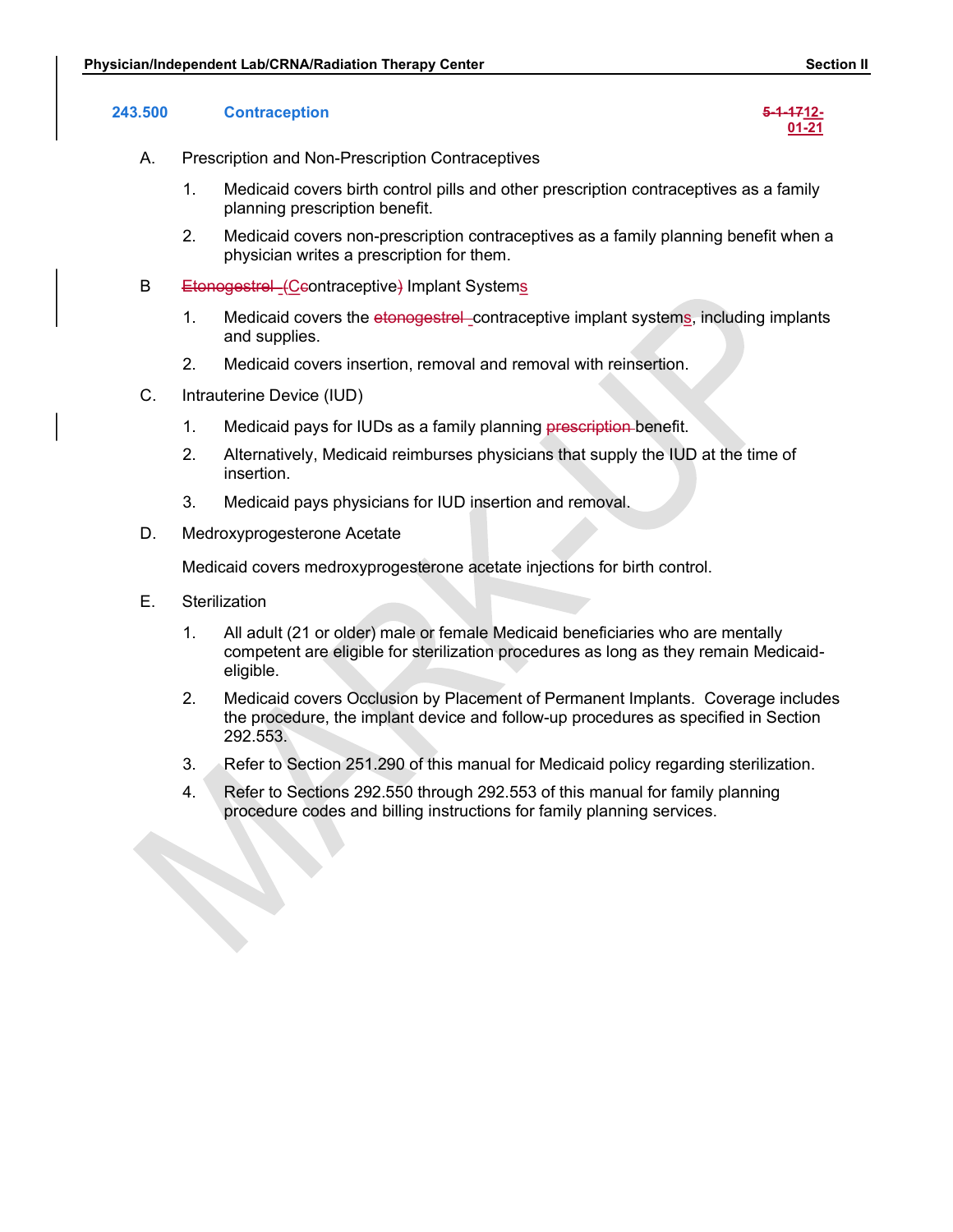## 216.513 Contraception 12-18-1512-





- A. Prescription and Non-Prescription Contraceptives
	- 1. Medicaid covers birth control pills and other prescription contraceptives as a family planning prescription benefit.
	- 2. Medicaid covers non-prescription contraceptives as a family planning benefit when a physician writes a prescription for them.
- B Etonogestrel (contraceptive) Contraceptive Implant Systems
- 1. Access Hospital (CAH)/End Stage Renal Disease (ESRD)<br>
1. Medicaid covers tirth control Contraceptives<br>
1. Medicaid covers birth control pills and other prescription contraceptives as a family<br>
1. Medicaid covers birth c and supplies. However, the Arkansas Medicaid family planning Aid Category 69 (FP-W) does not cover this device. However, Medicaid covers the removal of this device. **Example 12. Medicaid covers in the endomination of the stage stand of the stage (ESRD)**<br>
2. Prescription and Non-Prescription Contraceptives<br>
2. Medicaid covers birth control pills and other prescription contraceptives as
	-
- C. Intrauterine Device (IUD)
	- 1. Medicaid pays for IUDs as a family planning prescription-benefit.
	- 2. Alternatively, Medicaid reimburses hospitals that supply the IUD at the time of insertion.
	- 3. Medicaid pays hospitals for IUD insertion and removal.
	- 4. Outpatient Global Surgery rules apply. See Section 272.160.
- D. Medroxyprogesterone Acetate

Medicaid covers medroxyprogesterone acetate injections for birth control.

- E. Sterilization
	- 1. All adult (21 or older) male or female Medicaid beneficiaries who are mentally competent are eligible for sterilization procedures as long as they remain Medicaideligible.
	- 2. Medicaid covers Occlusion by Placement of Permanent Implants. Coverage includes the procedure, the implant device and follow-up procedures as specified in Section 216.515.
	- 3. Refer to Section 216.514 of this manual for Medicaid policy regarding sterilization.
	- 4. Refer to Sections 216.100, 216.130-216.132, 216.510-216.515, and 216.540- 216.550 of this manual for family planning procedure codes and billing instructions for family planning services.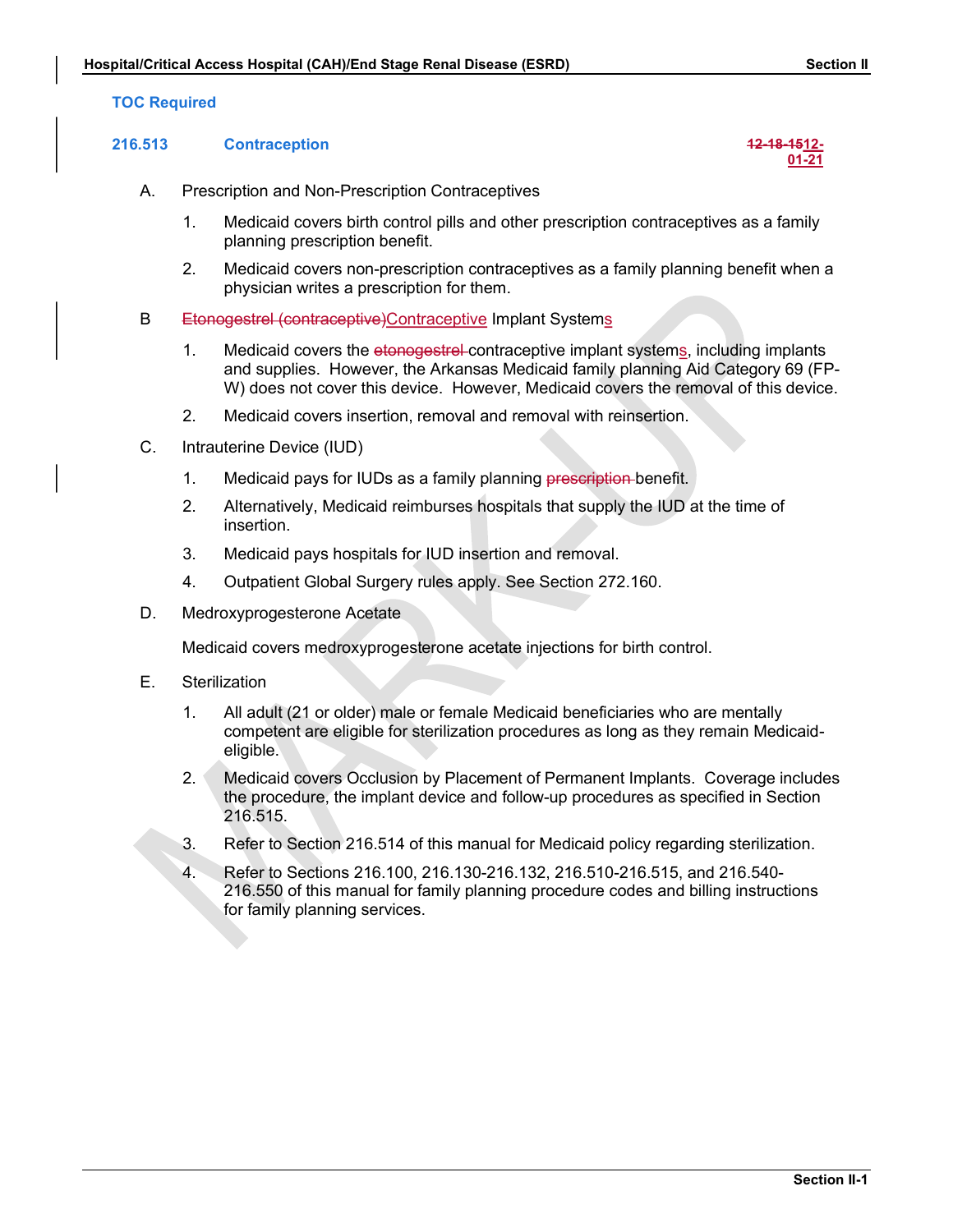## TOC Required

# Certified Nurse-Midwife<br>
TOC Required<br>
215.250 Contraception<br>
215.250 Contraception 215.250 Contraception 10-1-1512-

## **01-21 Discriming the State of Street Street Street Street Street Street Street Street Street Street Street Street Street Street Street Street Street Street Street Street Street Street Street Street Street Street Street**

- A. Prescription and Non-Prescription Contraceptives
- 1. Medicaid pays for birth control pills and other prescription contraceptives as a family planning prescription benefit. <table>\n<tbody>\n<tr>\n<th>•-Midwife</th>\n<th>Section II</th>\n</tr>\n<tr>\n<td>1.</td>\n<td>Contraction</td>\n<td>40-4-4512-21</td>\n</tr>\n<tr>\n<td>1.</td>\n<td>President days for birth control pills and other prescription contracteptives as a family planning prescription benefit.</td>\n</tr>\n<tr>\n<td>1.</td>\n<td>Medical pays for non-prescription contractpeptives as a family planning prescription benefit.</td>\n</tr>\n<tr>\n<td>2.</td>\n<td>Medical pays for non-prescription contractpepties as a family planning benefit, when a certified nurse-midwife writes a prescription for them.</td>\n</tr>\n<tr>\n<td>4.</td>\n<td>Redicial covers the etenegesetrel-2. Midwife<br>
2. Contraception<br>
2. Contraception Contraceptives<br>
2. Medicaid pays for birth control pills and other prescription contraceptives as a family<br>
2. Medicaid pays for birth control pills and other prescription co
	- 2. Medicaid pays for non-prescription contraceptives as a family planning benefit, when a certified nurse-midwife writes a prescription for them.
- B. Etonogestrel (contraceptive)Contraceptive Implant Systems
	- and supplies.
	-
- C. Intrauterine Devices (IUDs)
	- 1. Medicaid pays for IUDs as a family planning prescription benefit.
	- 2. Alternatively, Medicaid reimburses physicians, nurse practitioners, certified nursemidwives and clinics who supply the IUD at the time of insertion.
	- 3. Medicaid pays physicians, nurse practitioners, certified nurse-midwives and clinics for IUD insertion and removal.
- D. Medroxyprogesterone Acetate
	- 1. Medicaid covers medroxyprogesterone acetate injections for birth control.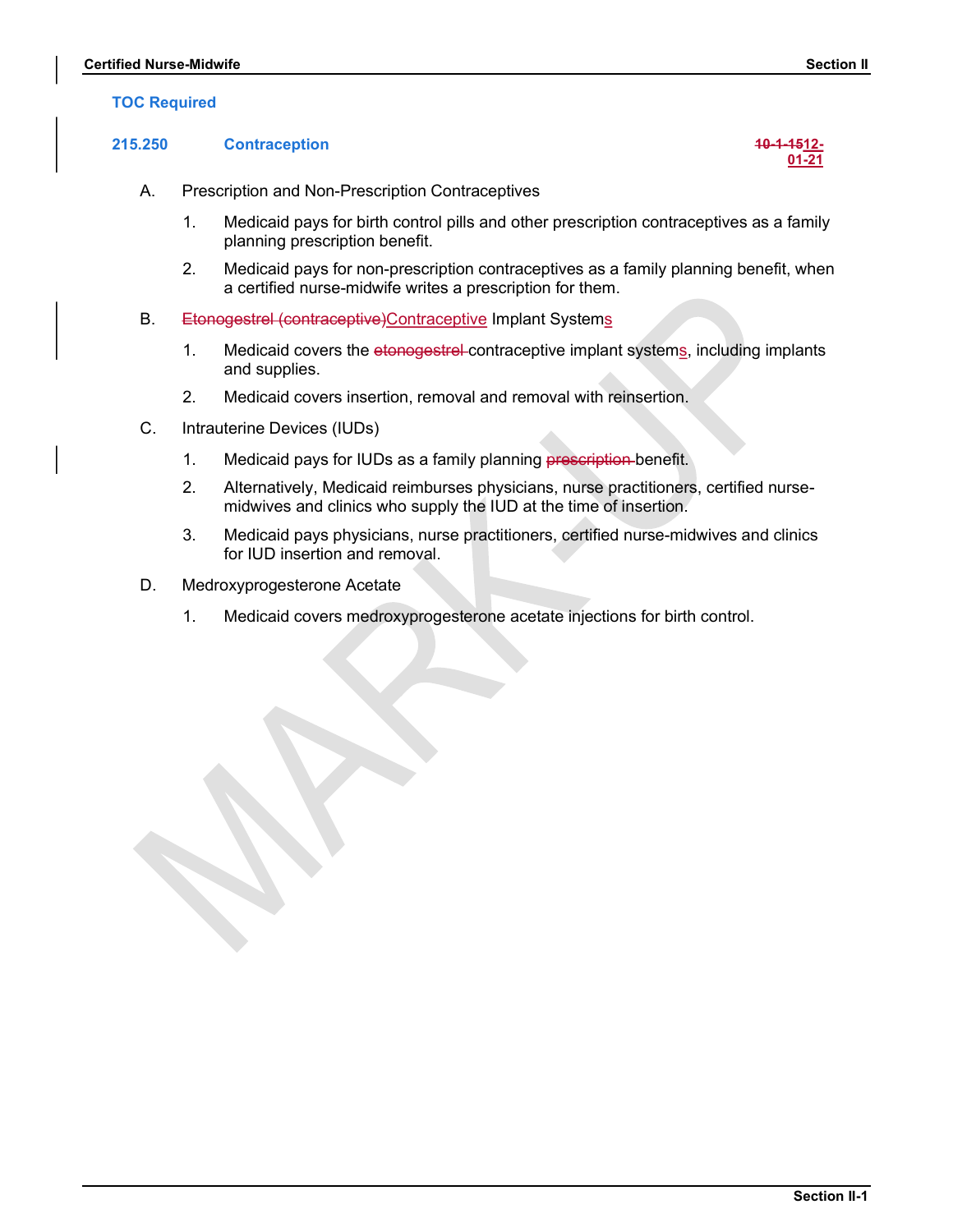## TOC Required

# Experiment Section II<br>
TOC Required<br>
214.333 Contraception<br>
214.333 Contraception 214.333 Contraception 1-15-1612-

- 
- Factitioner<br>
2. Required<br>
2. Prescription and Non-Prescription Contraceptives<br>
2. Medicaid covers birth control pills and other prescription contraceptives as a fa<br>
2. Medicaid covers non-prescription contraceptives as a f 1. Medicaid covers birth control pills and other prescription contraceptives as a family planning prescription benefit. Section II<br>
1. Medicaid covers bitth contraceptives<br>
1. Medicaid covers bitth control pills and other prescription contraceptives as a family<br>
1. Medicaid covers bitth control pills and other prescription contraceptives as
	- 2. Medicaid covers non-prescription contraceptives as a family planning benefit when a physician writes a prescription for them.
- B Etonogestrel (contraceptive)Contraceptive Implant Systems.
	- 1. Medicaid covers the etonogestrel-contraceptive implant systems, including implants and supplies.
	- 2. Medicaid covers insertion, removal and removal with reinsertion.
- C. Intrauterine Device (IUD)
	-
	- 2. Alternatively, Medicaid reimburses physicians that supply the IUD at the time of insertion.
	- 3. Medicaid pays physicians for IUD insertion and removal.

Current Dental Terminology (including procedure codes, nomenclature, descriptors and other data contained therein)

D. Medroxyprogesterone Acetate

Medicaid covers medroxyprogesterone acetate injections for birth control.

- E. Sterilization
	- 1. All adult (21 or older) male or female Medicaid beneficiaries who are mentally competent are eligible for sterilization procedures as long as they remain Medicaideligible.
- 2. Medicaid covers Occlusion by Placement of Permanent Implants. Coverage includes the procedure, the implant device and follow-up procedures as specified in Section 252.430. 2. Medicaid covers insertion, removal and removal with reinsertion.<br>
Intrauterine Device (IUD)<br>
1. Medicaid pays for IUDs as a family planning <del>prescription b</del>enefit.<br>
2. Alternatively, Medicaid reimburses physicians that
	- procedure codes and billing instructions for family planning services.

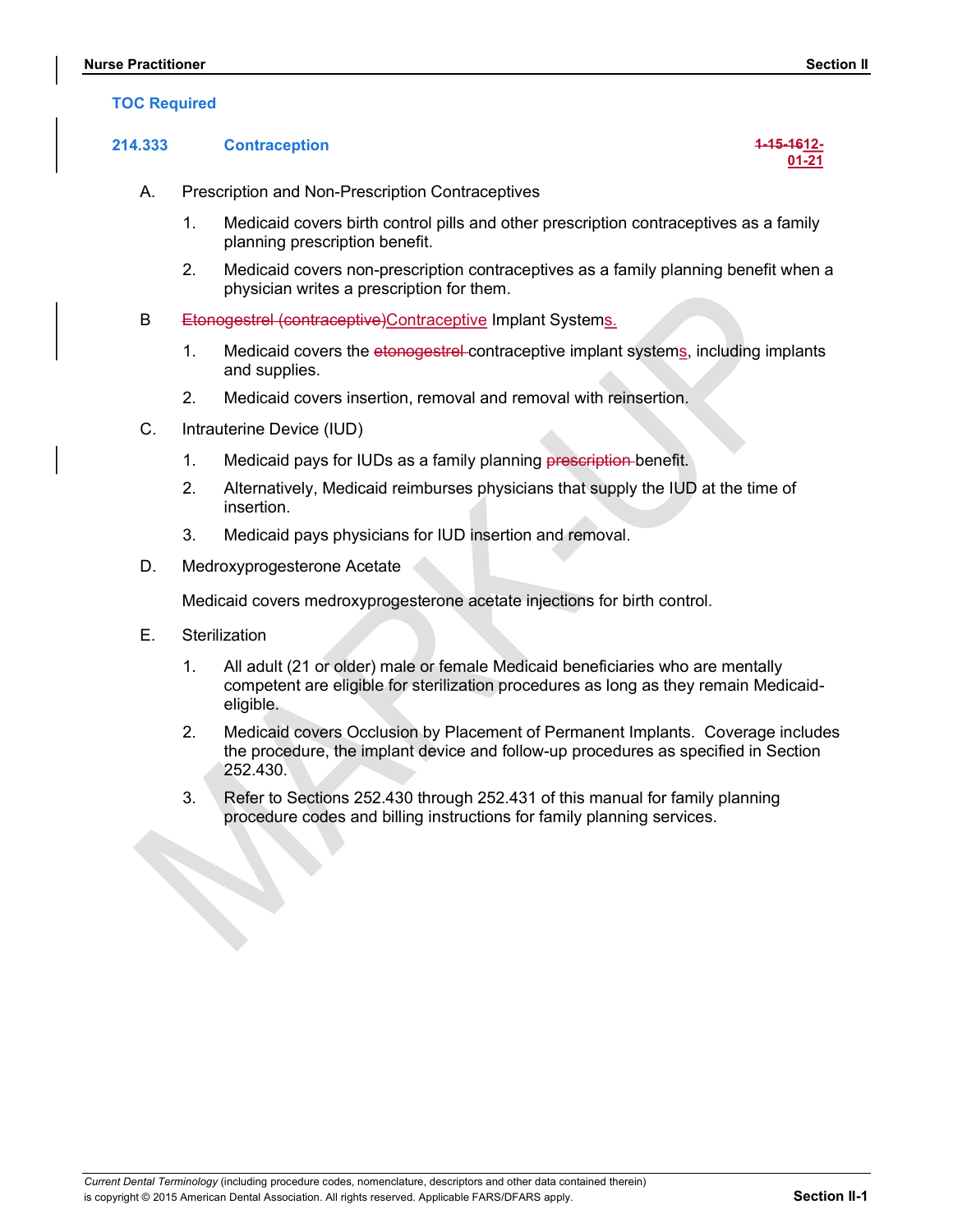## TOC Required

# Rural Health Clinic<br>
TOC Required<br>
217.220 Other Contraceptive Methods<br>
217.220 Other Contraceptive Methods<br>
217.220 Other Contraceptive Methods 217.220 Other Contraceptive Methods 10-13-0312-

Additional contraceptive methods covered by Medicaid are:

- A. The Norplant SystemContraceptive implant systems, theirits implantations and removal, **Example 120**<br> **B. Internal Confidence**<br> **B. Additional contraceptive methods covered by Medicaid are:**<br> **A. The Norplant SystemContraceptive implant systems, theirits implantations**<br> **B. Intrauterine devices (IUD) and**<br> **Example 12**<br>
220 Other Contraceptive Methods 40-13-0:<br>
Additional contraceptive methods covered by Medicaid are:<br>
A. The Norplant System Contraceptive implant systems, theirits implantations and remov<br>
B. Intrauterine dev
- 
- 

 $01 - 21$